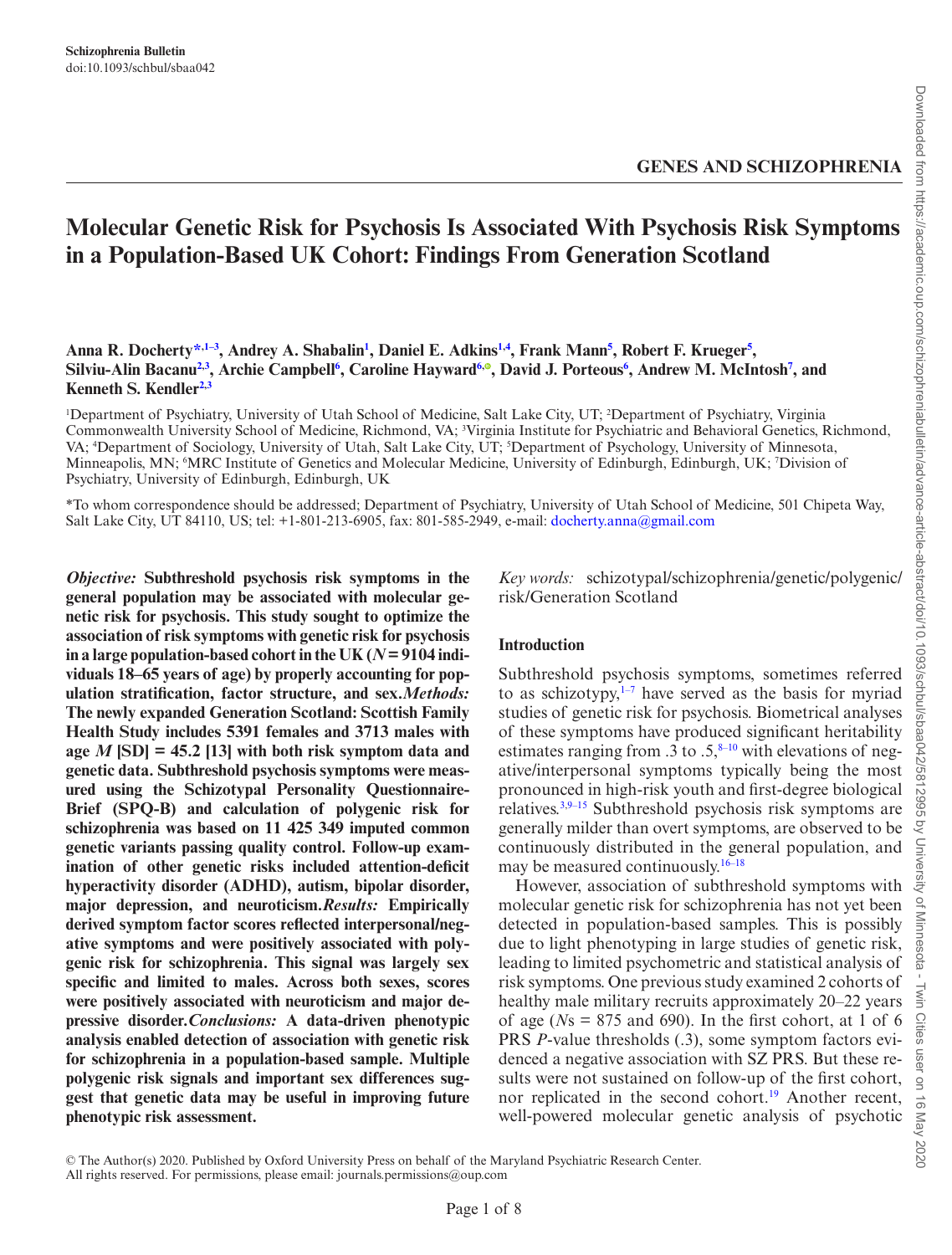experiences (eg, auditory/visual hallucinations and delusions) detected shared genetic covariance with schizophrenia and with 4 other psychiatric disorders using interview data from UK Biobank[.4](#page-4-1) These results are promising for genetic studies of subthreshold psychosis symptoms. Schizotypy measures provide increased variation and sensitivity with respect to risk—a key empirical finding from the literature on subthreshold negative symptoms.20–22

The availability of symptom and common variant genetic data in a large population-based cohort, the Generation Scotland Scottish Family Health Study  $(N = 9104$  individuals aged 18–65), yielded a unique opportunity to examine associations of symptoms with genome-wide polygenic risk for schizophrenia. Additional follow-up analyses included an examination of risk for the 4 psychiatric disorders reported in the recent analyses of psychotic experiences in UK Biobank—major depression, bipolar disorder, autism spectrum disorder, and attention-deficit hyperactivity disorder (ADHD).<sup>4</sup> This was meant to account for clinically meaningful overlap of the SPQ-B items with diverse psychiatric conditions.

Recent data from the World Health Organization have also suggested that psychotic experiences may be much less specific to schizophrenia than previously thought.<sup>[1](#page-4-2)</sup> Indeed, psychotic experiences appear to lie on the continuum of neuroticism and have been observed to either precede or follow the onset of a range of nonpsychotic psychiatric disorders.23–26 Thus, it was also expected that risk symptoms would be associated with molecular genetic risk for neuroticism—consistent with dimensional conceptualizations of psychopathology and with evidence of significant shared genetic covariance of psychosis and neuroticism.27–29

#### **Methods**

#### *Sample*

Samples comprised adults aged 18–65 from Generation Scotland: The Scottish Family Health Study (GS; data available on request at [http://www.generationscotland.](http://www.generationscotland.co.uk) [co.uk\)](http://www.generationscotland.co.uk). GS is a family- and population-based study consisting of 23 690 participants recruited from general medical practices across Scotland. The protocol and sample characteristics are described in detail elsewhere.<sup>30</sup> Briefly, participants were all adults and were not ascertained on the basis of having any particular disorder. The use of a population-based sample was thought to capture a cohort representative of the general population, though individuals with schizophrenia were excluded from these analyses. Sample characteristics for this study are presented in [table 1.](#page-1-0) GS received ethical approval from the NHS Tayside Committee on Medical Research Ethics (REC Reference Number: 05/ S1401/89).

<span id="page-1-0"></span>**Table 1.** Demographics, Symptoms, and Empirically Derived Symptom Factor Scores

| Sample                         | Entire<br>Cohort | Male EFA   | Females<br><b>EFA</b> |
|--------------------------------|------------------|------------|-----------------------|
| N                              | 9104             | 3713       | 5391                  |
| Age, $M(SD)$                   | 45.2(13.4)       | 45.2(13.7) | 45.2(13.3)            |
| SPQ-B Score, M (SD)            | 3.9(3.7)         | 3.9(3.7)   | 3.9(3.7)              |
| Primary Factor Score,<br>M(SD) | 0.9(1.1)         | 0.4(0.9)   | 1.6(1.8)              |

*Note:* M = mean, EFA = exploratory factor analysis. Schizotypy factor scores are specific to male and female EFAs.

#### *Phenotypic Measurement*

The oft-used and well-validated Schizotypal Personality Questionnaire (SPQ; Raine 1991) taps subthreshold psychosis symptoms and psychotic-like experiences[.31](#page-5-2) Items are thought to reflect a phenotypic indicator of liability for schizophrenia-spectrum disorders.[32](#page-5-3) The brief version (the  $22$ -item SPQ-B)<sup>33</sup> measures a full range of symptoms based on the operational definition of schizotypal personality disorder (SPD).<sup>34</sup> These items reflect the same self-report information found on interview measures such as the Structured Interview for Schizotypy<sup>[2](#page-4-3)</sup> and the Structured Interview for Prodromal Symptoms[.35](#page-5-6) According to the International Consortium on Schizotypy Research and in current common parlance, *schizotypy* and *schizotypal* are now virtually interchangeable given the strong degree of measurement overlap. These symptoms are broadly cognitive (eg, paranoid ideation, ideas of reference), interpersonal (eg, anhedonia, no close friends), and behavioral (eg, odd behavior and language). $36,37$  $36,37$  SPQ-B items have been widely used with schizophrenia probands, their first-degree relatives, adolescents, twins, outpatients, and college students[,3](#page-4-0)[,7](#page-4-4),[33,](#page-5-4)[38](#page-5-9)[,39](#page-5-10) and the SPQ is the most commonly utilized questionnaire for assessing these symptoms across cultures and languages. Notably, there is considerable variability in total and subscale scores across healthy cohorts (see [table 1](#page-1-0) for the means and variances of SPQ-B scores in Generation Scotland), but demonstrated reliability and several sources of evidence for validity of the measure.<sup>39[,40](#page-5-11)</sup>

#### *Factor Structure and Analysis of Measurement Invariance*

Exploratory factor analysis (EFA) with oblique rotation identified 3 factors in the full cohort using the parallel analysis fa() function in the nFactors R package. $41$ Weighted sum scores were derived for the primary factor in the full cohort. Follow-up confirmatory factor analysis using multiple group nested likelihood ratio tests indicated highly significant measurement noninvariance across sex in tests of metric invariance (loadings  $\Delta X^2$  = 744.54, df = 60, *P* < .001), as well as tests of strict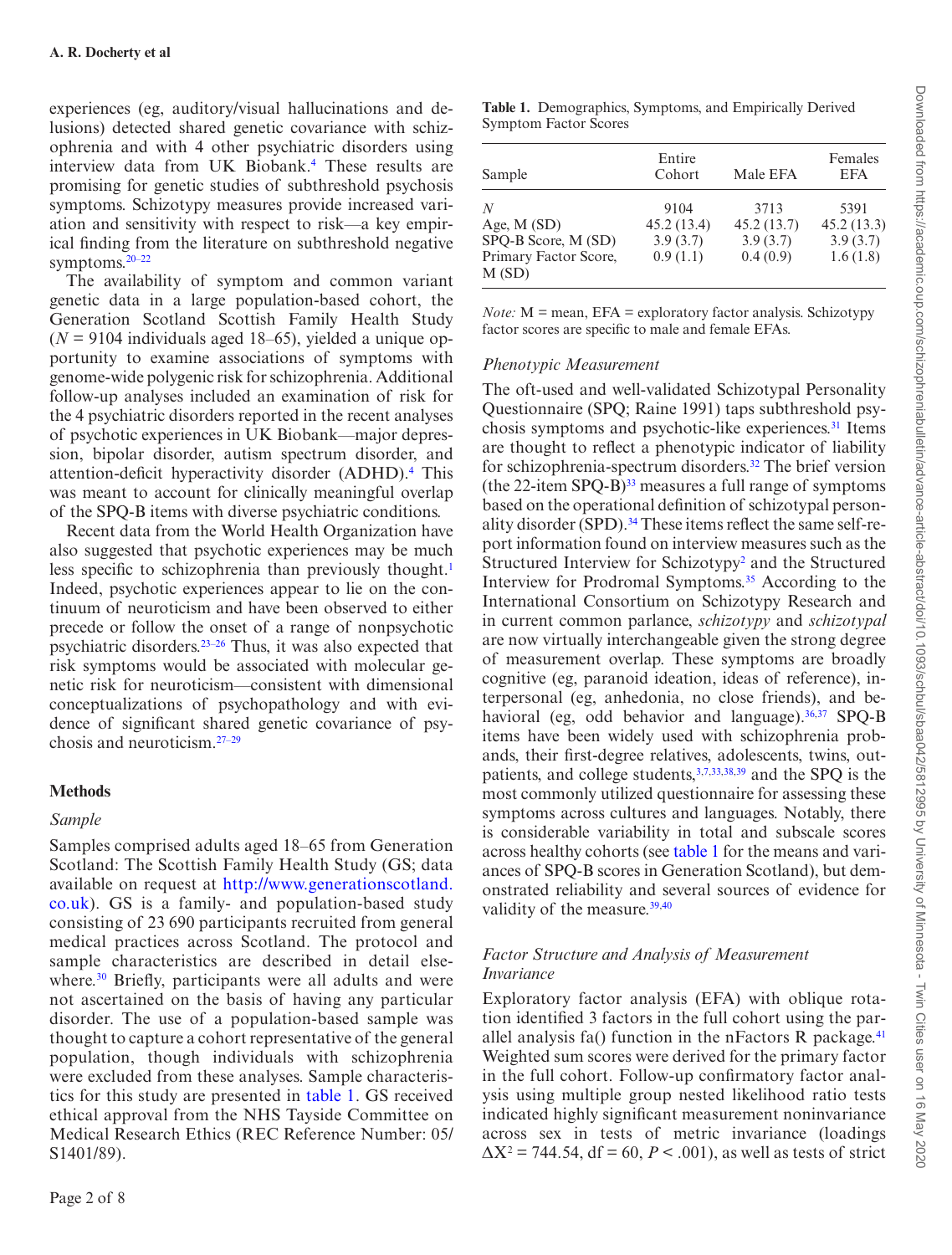measurement invariance (loadings, intercepts, residual variances ( $\Delta X^2$  = 2400.43, df = 104, *P* < .001). To derive sex-specific factors, EFAs were fit separately in females and males ([supplementary figure S1](http://academic.oup.com/schizophreniabulletin/article-lookup/doi/10.1093/schbul/sbaa042#supplementary-data)), and weighted sum scores were calculated from the primary factor item loadings. The use of only the primary symptom factor scores in subsequent regressions was intended to reduce the number of multiple tests, and the use of factor scores also bypassed zero-inflation concerns inherent in examination of psychosis risk items in population-based samples. Symptom factor scores were significantly negatively associated with age in males ( $r = -0.22$ ,  $P < 0.0001$ ), but not females  $(r = .01, \text{ ns})$ . Because the factor structure differed in males and females, we also ran follow-up analyses of symptom factor scores in females that were derived from the male EFA weights, and vice versa, to confirm that sex-specific factor scoring methods did not bias any of the results of sex-specific polygenic regression analyses.

#### *Genotyping and Imputation*

DNA collection and calling for Generation Scotland are detailed elsewhere.<sup>30</sup> Genotype imputation was performed on 559 363 single nucleotide polymorphisms (SNPs) using the Michigan Imputation Server pipeline v1.2.4 using the Haplotype Reference Consortium as a reference panel. Prior to imputation, the genotypes were filtered for ambiguous strand orientation, missingness rate  $> 5\%$  (by marker exclusion, then by individual), and Hardy–Weinberg equilibrium violation  $(P < 1e-6)$ . After imputation, SNPs with minor allele frequency below 0.001, average call rate  $\leq 90\%$ , or imputation  $R^2$  $\leq$  .5 were also excluded. PLINK<sup>[42](#page-6-1)</sup> was used to perform quality control. Final polygenic risk scoring was performed on 11 425 349 variants passing quality control.

### *Polygenic Risk Scoring*

Polygenic risk scores were calculated using PRSice 2.0<sup>[43](#page-6-2)</sup> based on genome-wide association summary statistic weights from the largest current genome-wide association study (GWAS) meta-analyses.<sup>44-49</sup> Previous studies have utilized multiple *P*-value thresholds to create PRS with increasing portions of genomic data to detect changes in  $R<sup>2</sup>$ . To minimize the number of exploratory tests, a default a priori *P*-value threshold of 1.0 was selected using the maximum number of variants available.<sup>50</sup> For tests with significant signal, we than followed up with thresholds of .5 and .05, respectively. Significant differences were observed between males and females in PRS for schizophrenia, with higher PRS for schizophrenia in males ( $t = 2.73$ ;  $P = .006$ ). Other differences included ADHD PRS, which were calculated separately in males and females from established, sex-specific summary scores.

### *Regressions of Symptoms Onto Polygenic Risk*

Generation Scotland evidenced normal distributions of all PRS and positive skew of the symptom factor score in both females and males. A cube-root transform was sufficient to correct this skew. No differences in prediction of any item by PRS were detected when using mixed models to account for cryptic relatedness [\(supplementary figure](http://academic.oup.com/schizophreniabulletin/article-lookup/doi/10.1093/schbul/sbaa042#supplementary-data)  [S2](http://academic.oup.com/schizophreniabulletin/article-lookup/doi/10.1093/schbul/sbaa042#supplementary-data)). Linear regressions of schizophrenia PRS onto the primary symptom factor included age and the first 10 ancestry principal components as covariates. Models in the full sample, then females and males were compared with and without PRS, examining Nagelkerke's pseudo-*R*<sup>2</sup> (rsq) and the PRS coefficient in the multivariate model, with false discovery rate correction for multiple testing. With rsq, the ratio of the likelihoods reflects the improvement of the full model over the intercept model and the range of possible values extends to 1. Follow-up tests examined the other PRS in similar model comparisons.

### **Results**

A total of 5391 females and 3713 males were included in the final analyses. Sample characteristics and symptom factor scores for the entire cohort, males, and females are presented in [table 1](#page-1-0). [Table 2](#page-3-0) presents the EFA-derived primary factor item loadings in EFAs for the total sample, for males only, and for females only. In the sex-specific EFAs, male primary factor scores reflected higher loadings on negative/disorganized symptoms. In females, primary factor scores reflected a broader mix. In the full cohort, symptom scores were significantly positively associated with genetic risk for schizophrenia (rsq = .001,  $t = 2.419$ ,  $P = .02$ ,  $OR = 1.03$ ,  $SE = 0.01$ ), with signal largely evident in males (rsq = .003;  $t = 2.516$ ,  $P = .01$ ,  $OR = 1.04$ ,  $SE = 0.02$ ) rather than females (rsq = .0003,  $t = 0.974$ ,  $P = .33$ ,  $OR = 1.01$ ,  $SE = 0.01$ ).

In follow-up tests of associations with the genetic risks that were examined in UK Biobank, $4$  significant associations of scores in males were observed with both major depressive disorder (rsq = .010,  $t = 4.897$ ,  $P = 1.0 \times$  $10^{-6}$ , OR = 1.08, SE = 0.02) and neuroticism (rsq = .010; *t* = 4.802, *P* = 1.6 × 10<sup>-6</sup>, OR = 1.08, SE = 0.02). Symptom scores in females, again not associated with risk for schizophrenia, were also positively associated with genetic risk for major depressive disorder (rsq = .013,  $t = 6.896$ ,  $P = 6.0 \times 10^{-12}$ , OR = 1.09, SE = 0.01) and neuroticism (rsq = .008;  $t = 5.315$ ,  $P = 1.1 \times 10^{-7}$ , OR = 1.07,  $SE = 0.01$ ). No other genetic risk associations were significant using factor scores from any of the EFAs. Overall, association with schizophrenia genetic risk was specific to males, whereas genetic risk for depression and neuroticism was not sex specific. Depression and neuroticism genetic risks accounted for the largest proportions of variance in population-based schizotypal symptom scores. Additional follow-up tests indicated that associations of scores with schizophrenia PRS in females were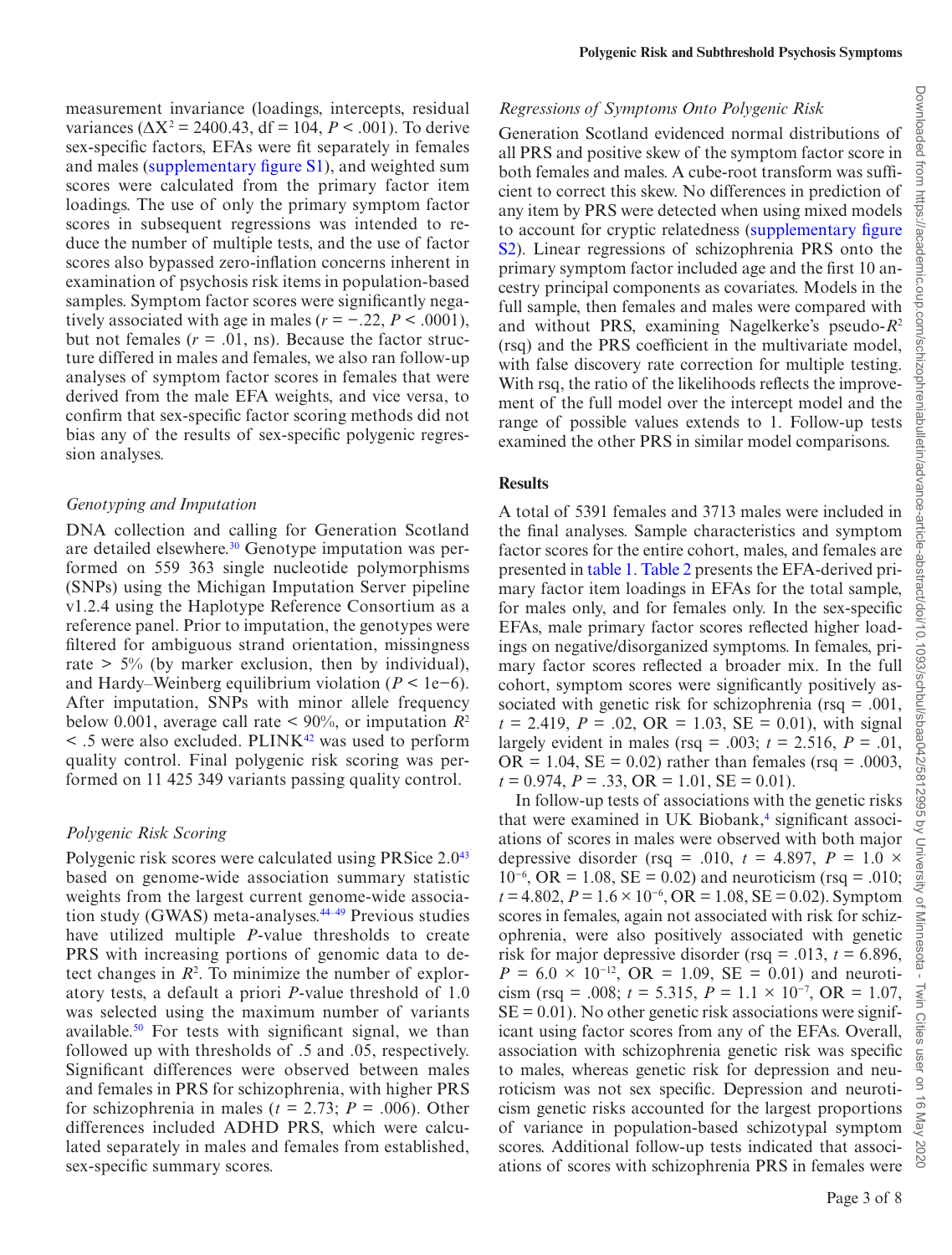<span id="page-3-0"></span>**Table 2.** Items and Primary Factor Loadings From Exploratory Factor Analysis Models

| Items (Paraphrased)                           | Entire Cohort | Male EFA | Female EFA |
|-----------------------------------------------|---------------|----------|------------|
| 1. Aloof and distant $(I)$                    | 0.12          | $-0.04$  | $-0.06$    |
| 2. Sense some person or force (CP)            | 0.14          | $-0.02$  | 0.07       |
| 3. Unusual mannerisms and habits (D)          | 0.15          | $-0.02$  | $-0.06$    |
| 4. People can tell what you are thinking (CP) | 0.29          | 0.13     | 0.25       |
| 5. Noticed special signs for you (CP)         | 0.33          | 0.23     | 0.15       |
| 6. People think I am very bizarre (D)         | 0.08          | $-0.05$  | $-0.03$    |
| 7. On my guard even with friends (I/CP)       | 0.33          | 0.19     | 0.05       |
| 8. People find me vague and elusive (I)       | 0.25          | 0.09     | 0.31       |
| 9. Often pick up hidden threats (I/CP)        | 0.35          | 0.26     | 0.5        |
| 10. People are taking notice of you (CP)      | 0.33          | 0.17     | 0.53       |
| 11. Discomfort with unfamiliar people (I)     | 0.13          | 0.04     | 0.85       |
| 12. Astrology, UFOs, ESP, sixth sense (CP)    | 0.15          | $-0.06$  | 0.63       |
| 13. I use words in unusual ways (D)           | $\theta$      | $-0.1$   | 0.87       |
| 14. Not let people know about you (I/CP)      | 0.25          | 0.15     | 0.75       |
| 15. Tend to keep in background (I)            | 0.12          | $\Omega$ | 0.86       |
| 16. Distracted by distant sounds (D)          | 0.05          | $-0.14$  | 0.75       |
| 17. Stop people from taking advantage (I/CP)  | 0.77          | 0.74     | $-0.03$    |
| 18. Unable to get close to people (I)         | 0.86          | 0.96     | $-0.09$    |
| 19. I am an odd, unusual person (D)           | 0.54          | 0.41     | 0.41       |
| 20. Hard to communicate clearly $(D)$         | 0.67          | 0.65     | $-0.04$    |
| 21. Very uneasy talking to people (I)         | 0.81          | 0.87     | 0.07       |
| 22. Tend to keep my feelings to myself $(I)$  | 0.39          | 0.32     | 0.55       |

*Note:* Male EFA = loadings from the primary factor of the male-only EFA, female EFA = loadings from the primary factor of the female-only EFA. (I) = interpersonal/negative symptom item, (CP) = cognitive-perceptual/positive symptom item, (D) = disorganized symptom item. Loadings > .5 are presented in bold.

not significant even when loadings from a male-only EFA were applied to score females. None of the genetic risk scores were significantly associated with total SPQ-B or SPQ-B subscale scores in the full sample or in males or females separately.

#### **Discussion**

Polygenic analyses of Generation Scotland reflect the first detection of statistically significant association of risk symptoms with polygenic risk for schizophrenia in the general population. The use of empirically derived psychosis-spectrum symptom factors allowed for the detection of variation in molecular genetic schizophrenia risk signal. This association was limited to males.

Items comprising the primary factor in this cohort are strongly related to genetic risks for major depressive disorder and neuroticism across males and females. Of note, the items with the highest loadings in the female only primary factor [\(table 2](#page-3-0)) pertain to common cognitive and interpersonal experiences of individuals with broadly defined negative affect. It is possible that there was simply less self-reported risk in females in this cohort, though total SPQ-B scores did not significantly differ across males and females. Given a higher prevalence of depressive disorder in females relative to males, it is likely that females in this cohort had more depressive disorder symptoms. Associations of self-reported symptoms with genetic risk for depression and neuroticism in

a very large population-based cohort of females warrant further study. It is possible that genetic data may be used to enhance future phenotypic measurement of psychosis risk in females.

Based on previous research on PRS associations with symptoms, there is ample reason to believe that genetic risk for conditions other than schizophrenia would predict SPQ-B endorsement. PRS for ADHD has predicted attention problems,<sup>51</sup> PRS for autism has predicted cognitive ability,<sup>52</sup> and PRS for major depression has pre-dicted variation in antidepressant treatment response.<sup>[53](#page-6-6)</sup> However, it is important to bear in mind that any PRS prediction, while statistically significant, accounts for a quite small amount of variance in any given phenotype.

The strongest associations observed in this study relate to genetic risk for major depressive disorder and neuroticism. This may be expected, given very high base rates of these symptoms relative to psychosis, and the population-based ascertainment of this cohort. Recent progress in psychiatric genetics has led to further consolidation and meta-analysis of phenotypic and molecular data, to more effectively model the latent structure of the psychosis spectrum.[54](#page-6-7)[,55](#page-6-8) Phenotypic studies of psychosis risk<sup>56</sup> suggest that it is possible that dimensional phenotypes will lead to higher rsq values. This is difficult to test empirically, however, since established summary statistics for polygenic risk calculation have been largely based on binary/threshold phenotyping. Enhanced quantitative approaches may further refine what we consider to be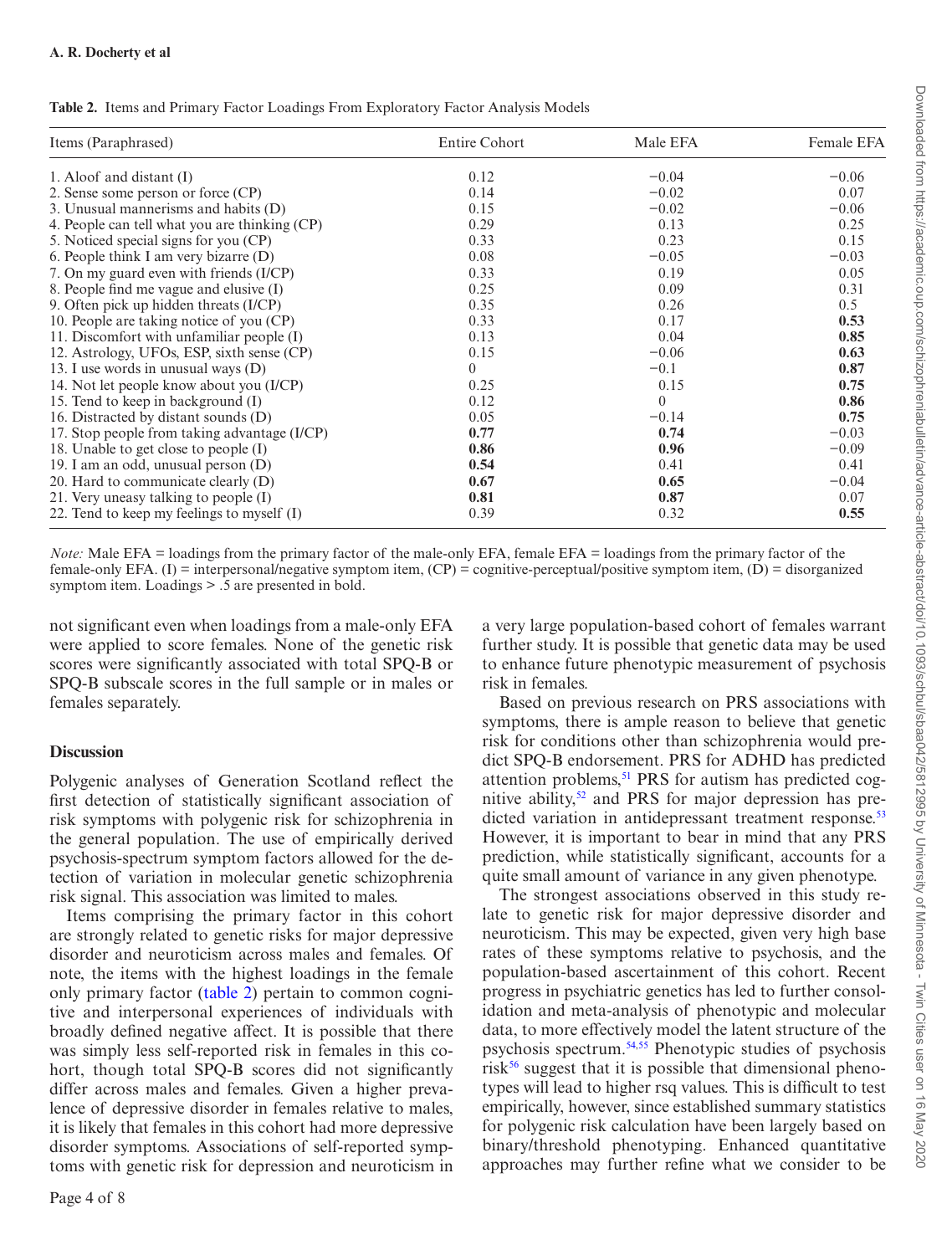psychosis risk and will ideally involve several methods and measures, multiple genetic risk metrics, and careful attention to the psychometrics within each population being measured.<sup>57-60</sup>

### *Limitations*

One limitation of this study is a reliance on questionnaire rather than structured clinical interview data. The use of such questionnaires is a prerequisite of any large population study, and the measure does evidence strong overlap with conventional interview in nonclinical cohorts.<sup>61</sup> Another limitation is the lack of a clinical or preclinical comparison cohort. Factor analysis of psychotic-like symptoms in diverse psychiatric cohorts could generate different symptom dimensions that may more closely approximate "true" psychosis risk. However, our general goal was to approximate associations in a general population sample. Also, as noted above, it is important to understand that although statistical associations may be robust, any variance accounted for in the dependent variable is always modest, and in any given polygenic risk prediction, analysis rarely reaches 3%. It is possible that prediction methods using Bayes scoring could account for additional variance. $62,63$  $62,63$  $62,63$  Finally, findings may not generalize to other ancestries despite the global appeal of SPO-B items $64,65$  $64,65$  $64,65$ because genome-wide association studies for these PRS still almost exclusively rely on Northern European cohorts. Fortunately, several recent studies have demonstrated enhanced GWAS discovery and generalizability following incorporation of non-European samples into discovery GWAS.<sup>66-69</sup>

# *Future Directions*

Family and molecular genetic studies have provided evidence that a negative schizophrenia symptom dimension may hold predictive utility, $22,70-74$  but phenotyping in genomic studies has been light, or samples too small, to adequately address questions about the common variant genetic architecture of symptom dimensions in the general population. Future comparison of GWAS effect sizes for symptom dimension factor scores in patients<sup>[75](#page-7-0)</sup> with GWAS effect sizes for EFA-based factor scores in population controls (ie, an estimate of shared genetic covariance) could be informative.

Overall, it is possible that dimensional conceptualizations of a psychosis continuum that incorporate normative experience will compliment categorical approaches with respect to polygenic risk prediction. Given the observed relationships in this study, we believe it is likely that future genetic risk research (particularly with respect to psychosis and other low base-rate disorders) will benefit from attention to sex differences, measurement noninvariance, cohort factor structure, and perhaps association with polygenic risk for continuous, higherorder dimensions of psychopathology.[56](#page-6-9),[76](#page-7-1)

**Polygenic Risk and Subthreshold Psychosis Symptoms**

# **Supplementary Material**

Supplementary data are available at *Schizophrenia Bulletin* online.

# **Funding**

This project was supported by the National Institute of Mental Health (grant number K01MH093731 to A.D.); Brain & Behavior Research Foundation Awards (A.D.  $\&$  A.S.); the Simons Foundation (A.D.); the American Foundation for Suicide Prevention (A.D.); and the Tanner Foundation (A.S.). Generation Scotland received core support from the Chief Scientist Office of the Scottish Government Health Directorates [CZD/16/6] and the Scottish Funding Council [HR03006]. Genotyping of the Generation Scotland: Scottish Family Health Study samples was carried out by the Genetics Core Laboratory at the Wellcome Trust Clinical Research Facility, Edinburgh, Scotland and was funded by the Medical Research Council UK and the Wellcome Trust (Wellcome Trust Strategic Award "Stratifying Resilience and Depression Longitudinally" (STRADL) Reference 104036/Z/14/Z).

# **Acknowledgment**

The authors have declared that there are no conflicts of interest in relation to the subject of this study.

# **References**

- <span id="page-4-2"></span>1. Raine A, Fung AL, Lam BY. Peer victimization partially mediates the schizotypy-aggression relationship in children and adolescents. *Schizophr Bull.* 2011;37(5):937–945.
- <span id="page-4-3"></span>2. Kendler KS, Lieberman JA, Walsh D. The Structured Interview for Schizotypy (SIS): a preliminary report. *Schizophr Bull.* 1989;15(4):559–571.
- <span id="page-4-0"></span>3. Calkins ME, Curtis CE, Grove WM, et al. Multiple dimensions of schizotypy in first degree biological relatives of schizophrenia patients. *Schizophr Bull.* 2004;30(2):317–325.
- <span id="page-4-1"></span>4. Legge SE, Jones HJ, Kendall KM, et al. Association of genetic liability to psychotic experiences with neuropsychotic disorders and traits [published online ahead of print September 25, 2019]. *JAMA Psychiatry.* 2019. doi[:10.1001/](http://10.1001/jamapsychiatry.2019.2508) [jamapsychiatry.2019.2508](http://10.1001/jamapsychiatry.2019.2508)
- 5. Morton SE, O'Hare KJM, Maha JLK, et al. Testing the validity of taxonic schizotypy using genetic and environmental risk variables. *Schizophr Bull.* 2017;43(3):633–643.
- 6. Gruzelier JH. The factorial structure of schizotypy: part I. Affinities with syndromes of schizophrenia. *Schizophr Bull.* 1996;22(4):611–620.
- <span id="page-4-4"></span>7. Vollema MG, Hoijtink H. The multidimensionality of self-report schizotypy in a psychiatric population: an analysis using multidimensional Rasch models. *Schizophr Bull.* 2000;26(3):565–575.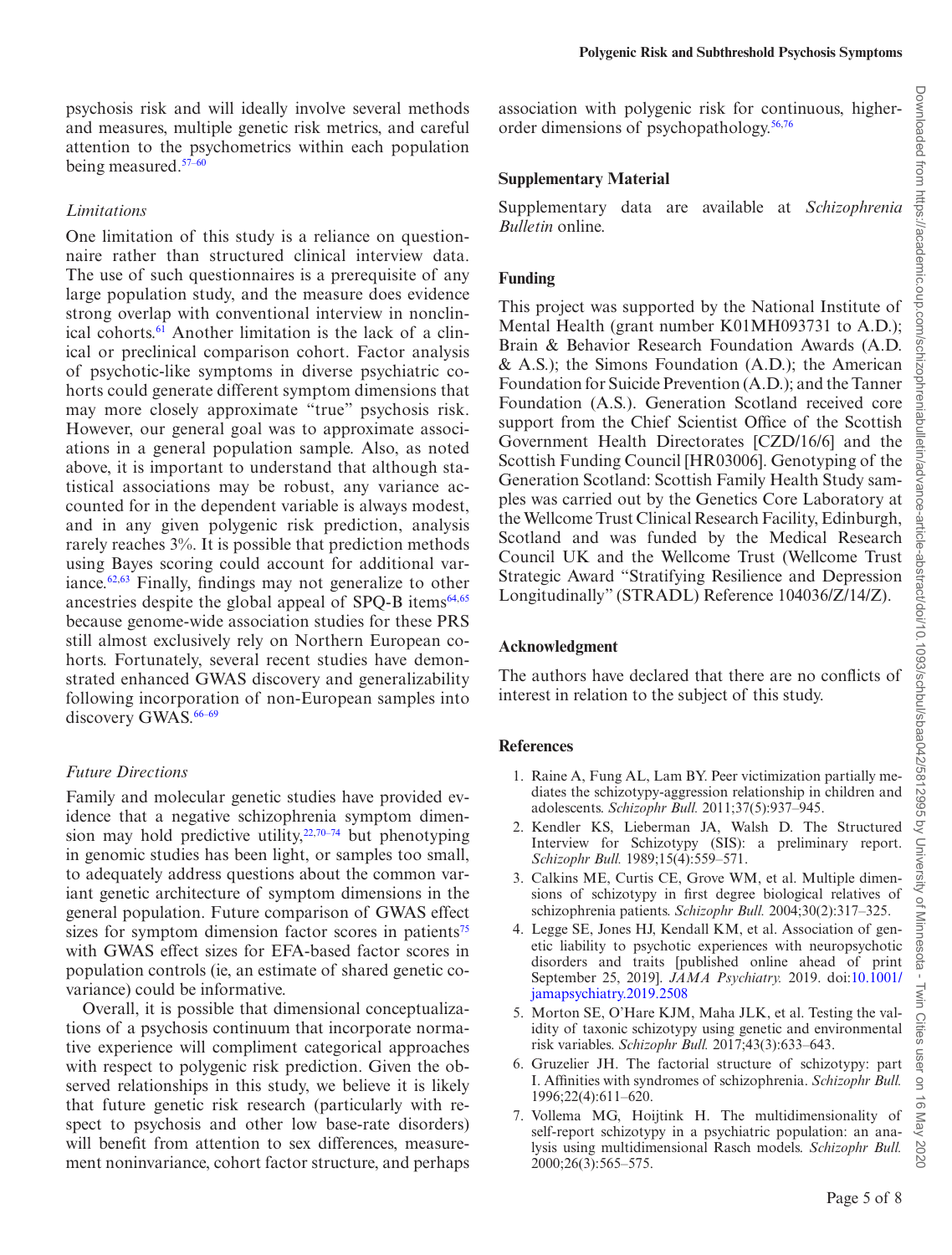- 8. Linney YM, Murray RM, Peters ER, et al. A quantitative genetic analysis of schizotypal personality traits. *Psychol Med.* 2003;33(5):803–816.
- 9. MacDonald AW 3rd, Pogue-Geile MF, Debski TT, et al. Genetic and environmental influences on schizotypy: a community-based twin study. *Schizophr Bull.* 2001;27(1):47–58.
- 10. Macare C, Bates TC, Heath AC, et al. Substantial genetic overlap between schizotypy and neuroticism: a twin study. *Behav Genet.* 2012;42(5):732–742.
- 11. Kendler KS, Thacker L, Walsh D. Self-report measures of schizotypy as indices of familial vulnerability to schizophrenia. *Schizophr Bull.* 1996;22(3):511–520.
- 12. Docherty AR, Sponheim SR. Anhedonia as a phenotype for the Val158Met COMT polymorphism in relatives of patients with schizophrenia. *J Abnorm Psychol.* 2008;117(4):788–798.
- 13. Docherty AR, Sponheim SR, Kerns JG. Self-reported affective traits and current affective experiences of biological relatives of people with schizophrenia. *Schizophr Res.* 2015;161(2–3):340–344.
- 14. Tarbox SI, Addington J, Cadenhead KS, et al. Premorbid functional development and conversion to psychosis in clinical high-risk youths. *Dev Psychopathol.* 2013;25(4 Pt 1):1171–1186.
- 15. Tarbox SI, Pogue-Geile MF. A multivariate perspective on schizotypy and familial association with schizophrenia: a review. *Clin Psychol Rev.* 2011;31(7):1169–1182.
- 16. Binbay T, Drukker M, Elbi H, et al. Testing the psychosis continuum: differential impact of genetic and nongenetic risk factors and comorbid psychopathology across the entire spectrum of psychosis. *Schizophr Bull.* 2012;38(5):992–1002.
- 17. van Nierop M, van Os J, Gunther N, et al. Phenotypically continuous with clinical psychosis, discontinuous in need for care: evidence for an extended psychosis phenotype. *Schizophr Bull.* 2012;38(2):231–238.
- 18. van Os J, Linscott RJ, Myin-Germeys I, et al. A systematic review and meta-analysis of the psychosis continuum: evidence for a psychosis proneness-persistence-impairment model of psychotic disorder. *Psychol Med.* 2009;39(2):179–195.
- <span id="page-5-0"></span>19. Hatzimanolis A, Avramopoulos D, Arking DE, et al. Stressdependent association between polygenic risk for schizophrenia and schizotypal traits in young army recruits. *Schizophr Bull.* 2018;44(2):338–347.
- 20. Docherty AR, Bigdeli TB, Edwards AC, et al. Genome-wide gene pathway analysis of psychotic illness symptom dimensions based on a new schizophrenia-specific model of the OPCRIT. *Schizophr Res.* 2015;164(1–3):181–186.
- 21. Fanous AH, Zhou B, Aggen SH, et al.; Schizophrenia Psychiatric Genome-Wide Association Study (GWAS) Consortium. Genome-wide association study of clinical dimensions of schizophrenia: polygenic effect on disorganized symptoms. *Am J Psychiatry.* 2012;169(12):1309–1317.
- <span id="page-5-12"></span>22. Ruderfer DM, Fanous AH, Ripke S, et al.; Schizophrenia Working Group of the Psychiatric Genomics Consortium; Bipolar Disorder Working Group of the Psychiatric Genomics Consortium; Cross-Disorder Working Group of the Psychiatric Genomics Consortium. Polygenic dissection of diagnosis and clinical dimensions of bipolar disorder and schizophrenia. *Mol Psychiatry.* 2014;19(9):1017–1024.
- 23. McGrath JJ, Saha S, Al-Hamzawi A, et al. The bidirectional associations between psychotic experiences and

DSM-IV mental disorders. *Am J Psychiatry.* 2016;173(10): 997–1006.

- 24. McGorry PD, Hartmann JA, Spooner R, et al. Beyond the "at risk mental state" concept: transitioning to transdiagnostic psychiatry. *World Psychiatry.* 2018;17(2):133–142.
- 25. Simonsen E, Newton-Howes G. Personality pathology and schizophrenia. *Schizophr Bull.* 2018;44(6):1180–1184.
- 26. Saha S, Scott JG, Varghese D, et al. The association between general psychological distress and delusional-like experiences: a large population-based study. *Schizophr Res.* 2011;127(1–3):246–251.
- 27. Bulik-Sullivan B, Finucane HK, Anttila V, et al.; ReproGen Consortium; Psychiatric Genomics Consortium; Genetic Consortium for Anorexia Nervosa of the Wellcome Trust Case Control Consortium 3. An atlas of genetic correlations across human diseases and traits. *Nat Genet.* 2015;47(11):1236–1241.
- 28. Anttila V, Bulik-Sullivan B, Finucane HK, et al. Analysis of shared heritability in common disorders of the brain [published online ahead of print June 22, 2018]. *Science.* 2018;360(6395):pii: eaap8757. doi[:10.1126/science.aap8757](http://10.1126/science.aap8757)
- 29. Bipolar Disorder and Schizophrenia Working Group of the Psychiatric Genomics Consortium. Genomic dissection of bipolar disorder and schizophrenia, including 28 subphenotypes. *Cell.* 2018;173(7):1705–1715.e1716.
- <span id="page-5-1"></span>30. Smith BH, Campbell A, Linksted P, et al. Cohort profile: generation Scotland: Scottish Family Health Study (GS:SFHS). The study, its participants and their potential for genetic research on health and illness. *Int J Epidemiol.* 2013;42(3):689–700.
- <span id="page-5-2"></span>31. Callaway DA, Cohen AS, Matthews RA, et al. Schizotypal Personality Questionnaire-Brief Revised: psychometric replication and extension. *Personal Disord.* 2014;5(1):32–38.
- <span id="page-5-3"></span>32. Meehl PE. Schizotaxia, schizotypy, schizophrenia. *Am Psychol.* 1962;17(12):827–838.
- <span id="page-5-4"></span>33. Raine A, Benishay D. The SPQ-B: a Brief Screening Instrument for Schizotypal Personality Disorder. *J Personal Disord.* 1995;9(4):346–355.
- <span id="page-5-5"></span>34. Association AP. *Diagnostic and Statistical Manual of Mental Disorders, Third Edition, Revised: DSM-III-R*. Washington, DC: American Psychiatric Association; 1987.
- <span id="page-5-6"></span>35. Miller TJ, McGlashan TH, Rosen JL, et al. Prodromal assessment with the structured interview for prodromal syndromes and the scale of prodromal symptoms: predictive validity, interrater reliability, and training to reliability. *Schizophr Bull.* 2003;29(4):703–715.
- <span id="page-5-7"></span>36. Cohen AS, Callaway DA, Najolia GM, et al. On "risk" and reward: investigating state anhedonia in psychometrically defined schizotypy and schizophrenia. *J Abnorm Psychol.* 2012;121(2):407–415.
- <span id="page-5-8"></span>37. Fonseca-Pedrero E, Ortuño-Sierra J, de Álbeniz AP, et al. A latent profile analysis of schizotypal dimensions: associations with psychopathology and personality. *Psychiatry Res.* 2017;253:110–115.
- <span id="page-5-9"></span>38. Hur JW, Blake R, Cho KI, et al. Biological motion perception, brain responses, and schizotypal personality disorder. *JAMA Psychiatry.* 2016;73(3):260–267.
- <span id="page-5-10"></span>39. Mason OJ. The assessment of schizotypy and its clinical relevance. *Schizophr Bull.* 2015;41(suppl 2):S374–S385.
- <span id="page-5-11"></span>40. Fonseca-Pedrero E, Gooding DC, Ortuño-Sierra J, et al. Assessing self-reported clinical high risk symptoms in community-derived adolescents: a psychometric evaluation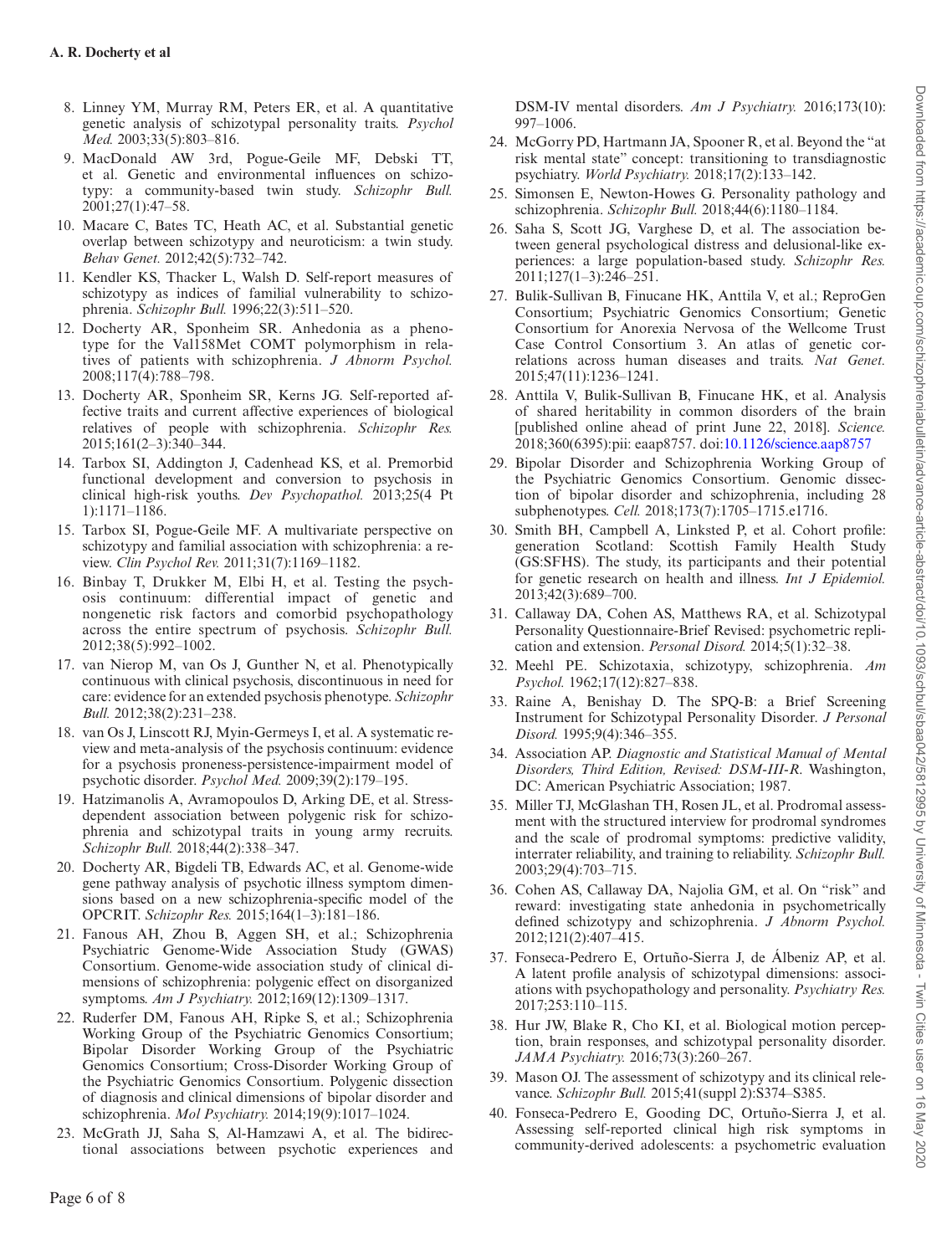of the Prodromal Questionnaire-Brief. *Compr Psychiatry.* 2016;66:201–208.

- <span id="page-6-0"></span>41. Raiche G. An R Package for Parallel Analysis and Nongraphical Solutions to the Cattell Scree Test. [https://](https://CRAN.R-project.org/package=nFactors) [CRAN.R-project.org/package=nFactors](https://CRAN.R-project.org/package=nFactors).
- <span id="page-6-1"></span>42. Chang CC, Chow CC, Tellier LC, et al. Second-generation PLINK: rising to the challenge of larger and richer datasets. *GigaScience.* 2015;4:7.
- <span id="page-6-2"></span>43. Euesden J, Lewis CM, O'Reilly PF. PRSice: Polygenic Risk Score software. *Bioinformatics.* 2015;31(9):1466–1468.
- 44. Martin J, Walters RK, Demontis D, et al.; 23andMe Research Team; Psychiatric Genomics Consortium: ADHD Subgroup; iPSYCH–Broad ADHD Workgroup. A genetic investigation of sex bias in the prevalence of attention-deficit/hyperactivity disorder. *Biol Psychiatry.* 2018;83(12):1044–1053.
- 45. Ripke S, Neale BM, Corvin A, et al. Biological insights from 108 schizophrenia-associated genetic loci. *Nature.* 2014;511(7510):421.
- 46. Nagel M, Jansen PR, Stringer S, et al.; 23andMe Research Team. Meta-analysis of genome-wide association studies for neuroticism in 449,484 individuals identifies novel genetic loci and pathways. *Nat Genet.* 2018;50(7):920–927.
- 47. Grove J, Ripke S, Als TD, et al.; Autism Spectrum Disorder Working Group of the Psychiatric Genomics Consortium; BUPGEN; Major Depressive Disorder Working Group of the Psychiatric Genomics Consortium; 23andMe Research Team. Identification of common genetic risk variants for autism spectrum disorder. *Nat Genet.* 2019;51(3):431–444.
- 48. Stahl EA, Breen G, Forstner AJ, et al.; eQTLGen Consortium; BIOS Consortium; Bipolar Disorder Working Group of the Psychiatric Genomics Consortium. Genome-wide association study identifies 30 loci associated with bipolar disorder. *Nat Genet.* 2019;51(5):793–803.
- 49. Howard DM, Adams MJ, Clarke TK, et al.; 23andMe Research Team; Major Depressive Disorder Working Group of the Psychiatric Genomics Consortium. Genome-wide meta-analysis of depression identifies 102 independent variants and highlights the importance of the prefrontal brain regions. *Nat Neurosci.* 2019;22(3):343–352.
- <span id="page-6-3"></span>50. Dudbridge F. Power and predictive accuracy of polygenic risk scores. *PLoS Genet.* 2013;9(3):e1003348.
- <span id="page-6-4"></span>51. Groen-Blokhuis MM, Middeldorp CM, Kan KJ, et al. Attention-deficit/hyperactivity disorder polygenic risk scores predict attention problems in a population-based sample of children. *J Am Acad Child Adolesc Psychiatry.* 2014;53(10):1123–1129.e1126.
- <span id="page-6-5"></span>52. Clarke TK, Lupton MK, Fernandez-Pujals AM, et al. Common polygenic risk for autism spectrum disorder (ASD) is associated with cognitive ability in the general population. *Mol Psychiatry.* 2016;21(3):419–425.
- <span id="page-6-6"></span>53. Ward J, Graham N, Strawbridge RJ, et al. Polygenic risk scores for major depressive disorder and neuroticism as predictors of antidepressant response: meta-analysis of three treatment cohorts. *PLoS One.* 2018;13(9):e0203896.
- <span id="page-6-7"></span>54. Kotov R, Krueger RF, Watson D, et al. The Hierarchical Taxonomy of Psychopathology (HiTOP): a dimensional alternative to traditional nosologies. *J Abnorm Psychol.* 2017;126(4):454–477.
- <span id="page-6-8"></span>55. Docherty AR, Fonseca-Pedrero E, Debbané M, et al. Enhancing psychosis-spectrum nosology through an international data sharing initiative. *Schizophr Bull.* 2018;44(suppl 2):S460–S467.
- <span id="page-6-9"></span>56. Cicero DC, Jonas KG, Li K, Perlman G, Kotov R. Common taxonomy of traits and symptoms: linking schizophrenia symptoms, schizotypy, and normal personality. *Schizophr Bull* Oct 24 2019;45(6):1336–1348.
- 57. Grant P, Green MJ, Mason OJ. Models of schizotypy: the importance of conceptual clarity. *Schizophr Bull.* 2018;44(suppl \_2):S556–S563.
- 58. Debbané M, Eliez S, Badoud D, et al. Developing psychosis and its risk states through the lens of schizotypy. *Schizophr Bull.* 2015;41(suppl 2):S396–S407.
- 59. Fusar-Poli P, Borgwardt S, Bechdolf A, et al. The psychosis high-risk state: a comprehensive state-of-the-art review. *JAMA Psychiatry.* 2013;70(1):107–120.
- 60. Lenzenweger MF. Schizotypy, schizotypic psychopathology and schizophrenia. *World Psychiatry.* 2018;17(1):25–26.
- <span id="page-6-10"></span>61. Cicero DC, Martin EA, Becker TM, et al. Correspondence between psychometric and clinical high risk for psychosis in an undergraduate population. *Psychol Assess.* 2014;26(3):901–915.
- <span id="page-6-11"></span>62. Lloyd-Jones LR, Zeng J, Sidorenko J, et al. Improved polygenic prediction by Bayesian multiple regression on summary statistics. *Nat Commun.* 2019;10(1):5086.
- <span id="page-6-12"></span>63. Vilhjálmsson BJ, Yang J, Finucane HK, et al.; Schizophrenia Working Group of the Psychiatric Genomics Consortium, Discovery, Biology, and Risk of Inherited Variants in Breast Cancer (DRIVE) Study. Modeling linkage disequilibrium increases accuracy of polygenic risk scores. *Am J Hum Genet.* 2015;97(4):576–592.
- <span id="page-6-13"></span>64. Fonseca-Pedrero E, Chan RCK, Debbané M, et al. Comparisons of schizotypal traits across 12 countries: results from the International Consortium for Schizotypy Research. *Schizophr Res.* 2018;199:128–134.
- <span id="page-6-14"></span>65. Fonseca-Pedrero E, Debbané M, Ortuño-Sierra J, et al. The structure of schizotypal personality traits: a cross-national study. *Psychol Med.* 2018;48(3):451–462.
- 66. Wojcik GL, Graff M, Nishimura KK, et al. Genetic analyses of diverse populations improves discovery for complex traits. *Nature.* 2019;570(7762):514–518.
- 67. Gurdasani D, Barroso I, Zeggini E, et al. Genomics of disease risk in globally diverse populations. *Nat Rev Genet.* 2019;20(9):520–535.
- 68. Martin AR, Kanai M, Kamatani Y, et al. Clinical use of current polygenic risk scores may exacerbate health disparities. *Nat Genet.* 2019;51(4):584–591.
- 69. Bigdeli TB, Genovese G, Georgakopoulos P, et al. Contributions of common genetic variants to risk of schizophrenia among individuals of African and Latino ancestry [published online ahead of print October 7, 2019]. *Mol Psychiatry.* 2019. doi:[10.1038/s41380-019-0517-y](http://10.1038/s41380-019-0517-y)
- 70. Schizophrenia Working Group of the Psychiatric Genomics Consortium. Biological insights from 108 schizophreniaassociated genetic loci. *Nature.* 2014;511(7510):421–427.
- 71. Maier R, Moser G, Chen GB, et al.; Cross-Disorder Working Group of the Psychiatric Genomics Consortium. Joint analysis of psychiatric disorders increases accuracy of risk prediction for schizophrenia, bipolar disorder, and major depressive disorder. *Am J Hum Genet.* 2015;96(2):283–294.
- 72. Pers TH, Timshel P, Ripke S, et al.; Schizophrenia Working Group of the Psychiatric Genomics Consortium. Comprehensive analysis of schizophrenia-associated loci highlights ion channel pathways and biologically plausible candidate causal genes. *Hum Mol Genet.* 2016;25(6):1247–1254.